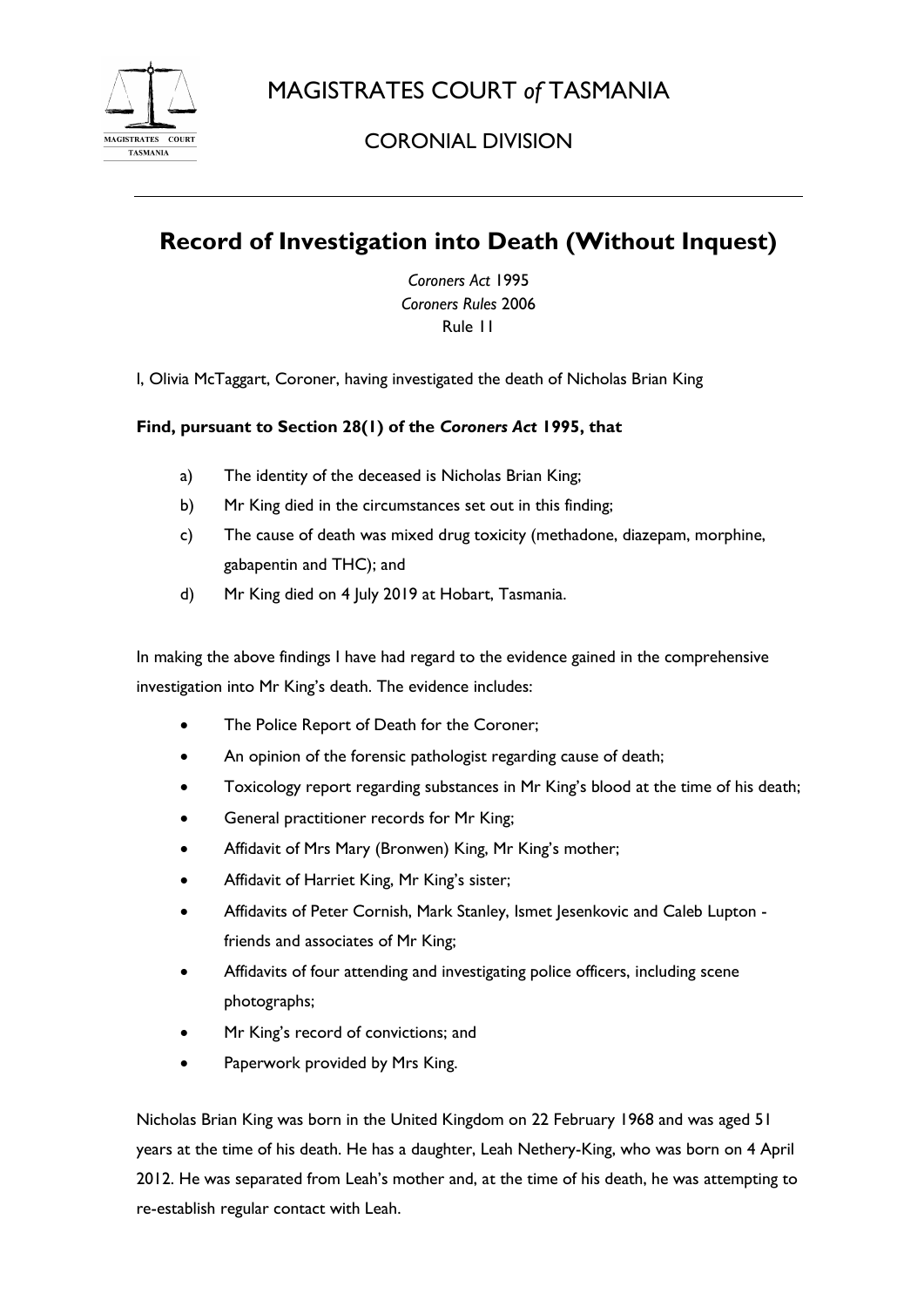Mr King commenced using drugs in his late teens and spent the majority of his adult life addicted to drugs and abusing methylamphetamine. During his life he attended a number of drug rehabilitation clinics in both the United Kingdom and Australia.

In April 2019, he returned to Tasmania after a 15-month stay at Odyssey House, a drug rehabilitation clinic in Sydney. After his return, he commenced living at Bethlehem House, a residential facility for homeless men. It appears that he then began using drugs again.

In May 2020 Mr King moved to the north-west of the state to live with Caleb Lupton, a friend he had known since his youth. In his affidavit, Mr Lupton said that he saw no evidence that Mr King was using illicit drugs, except cannabis, whilst he was living in his house.

Mr King was under the regular care of his general practitioner in Hobart. He received ongoing prescription medication for chronic neck pain as well as anxiety and depression. There is no evidence in the investigation that Mr King had ever engaged in self-harm or was prone to suicidal thoughts.

Three days before his death, on 30 June 2019, Mr King travelled to Hobart where he spent time with Leah and also performed a day's labouring work for Mr Lupton's mother.

In the afternoon of 3 July 2019, Mr King visited friends, Mark Stanley and Peter Cornish, who lived in a unit in Harrington Street. He had regularly stayed with them, without incident, and was welcome provided that he did not use drugs.

During the evening, Mr King stayed up talking to Mr Stanley until about 4.00am. Mr King became somewhat upset during this time, saying that his ex-partner did not allow him to spend enough time with his daughter. Mr Stanley eventually went to bed, leaving Mr King still watching television.

Mr Cornish and Mr Stanley both awoke at 9.00am on 4 July 2019. Upon waking up, they noticed that the bathroom door was closed and assumed that Mr King was using the facilities. Mr King did not come out of the bathroom and they were unable to raise him. They therefore opened the door and saw Mr King slumped on the toilet in the bathroom, unresponsive.

Mr Cornish and Mr Stanley then contacted Ambulance Tasmania and performed CPR on Mr King until the arrival of the ambulance. The paramedics arrived and observed that Mr King was in a state of cardiac arrest upon arrival. Despite resuscitation efforts, Mr King passed away.

Police officers arrived on the scene and commenced an investigation.